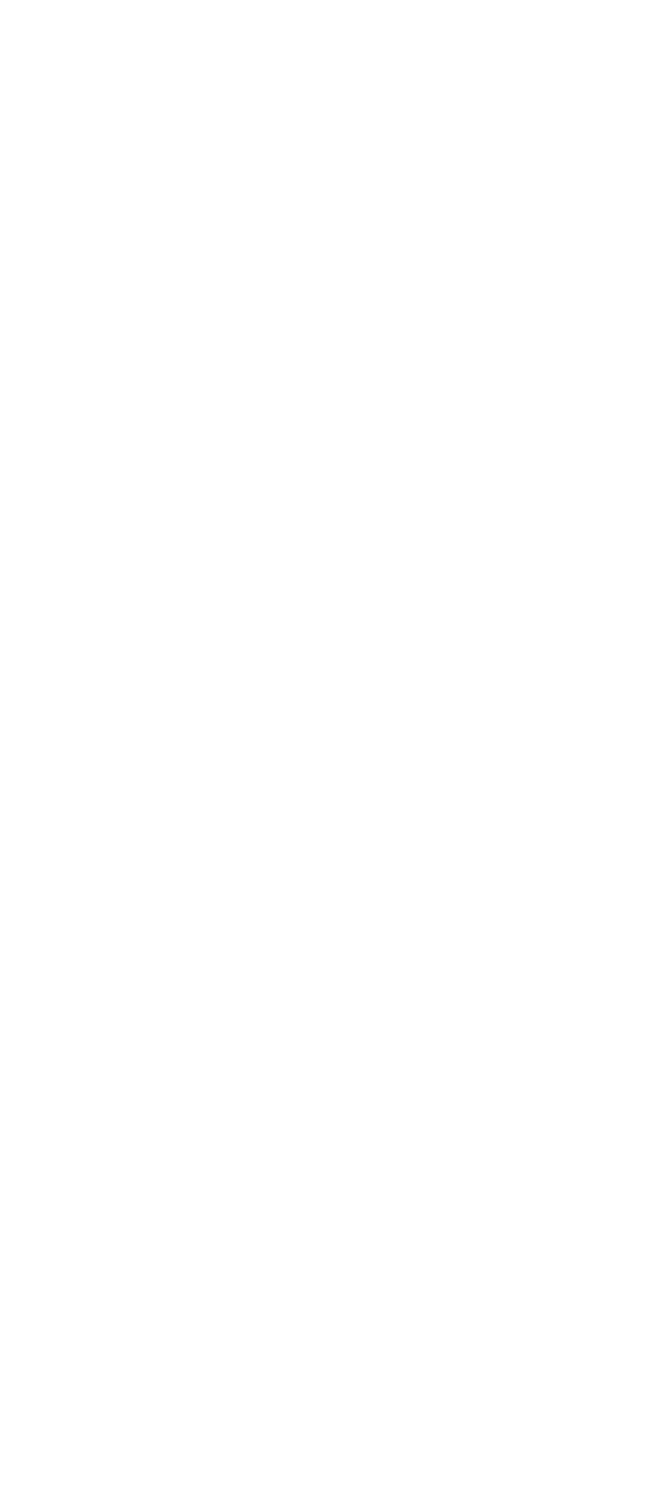| What's inside                                                                    |                |
|----------------------------------------------------------------------------------|----------------|
| About us                                                                         | 1              |
| Recognition of same-sex marriages<br>and some non-marital legal<br>relationships | 1              |
| Why marital status is important<br>for Social Security benefits                  | $\overline{2}$ |
| Social Security benefits for your<br>family                                      | 3              |
| When you're ready to apply for<br><b>Social Security benefits</b>                | 4              |
| <b>Supplemental Security Income</b><br>(SSI) program                             | 4              |
| If you change your name                                                          | 6              |
| Social Security numbers for<br>children                                          | 7              |
| Medicare                                                                         | 8              |
| <b>Contacting Social Security</b>                                                | 10             |

I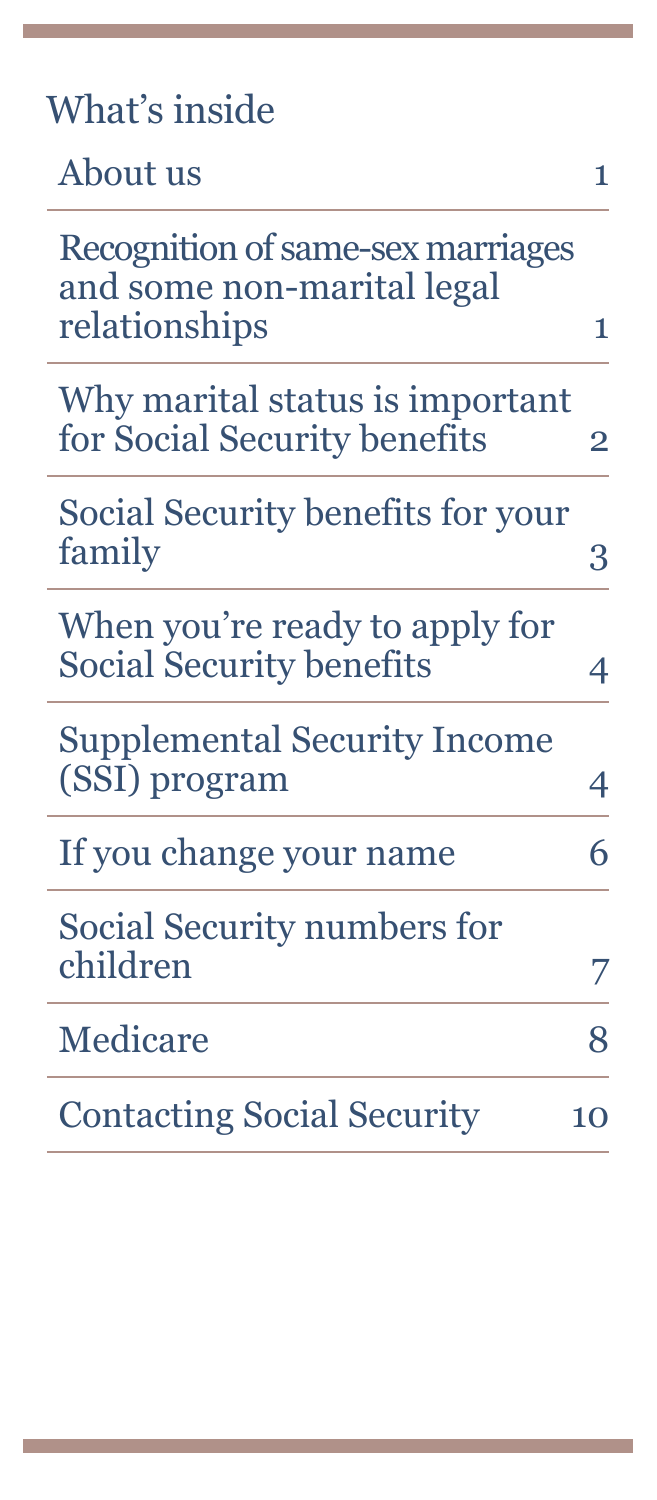$\mathbb{R}^n$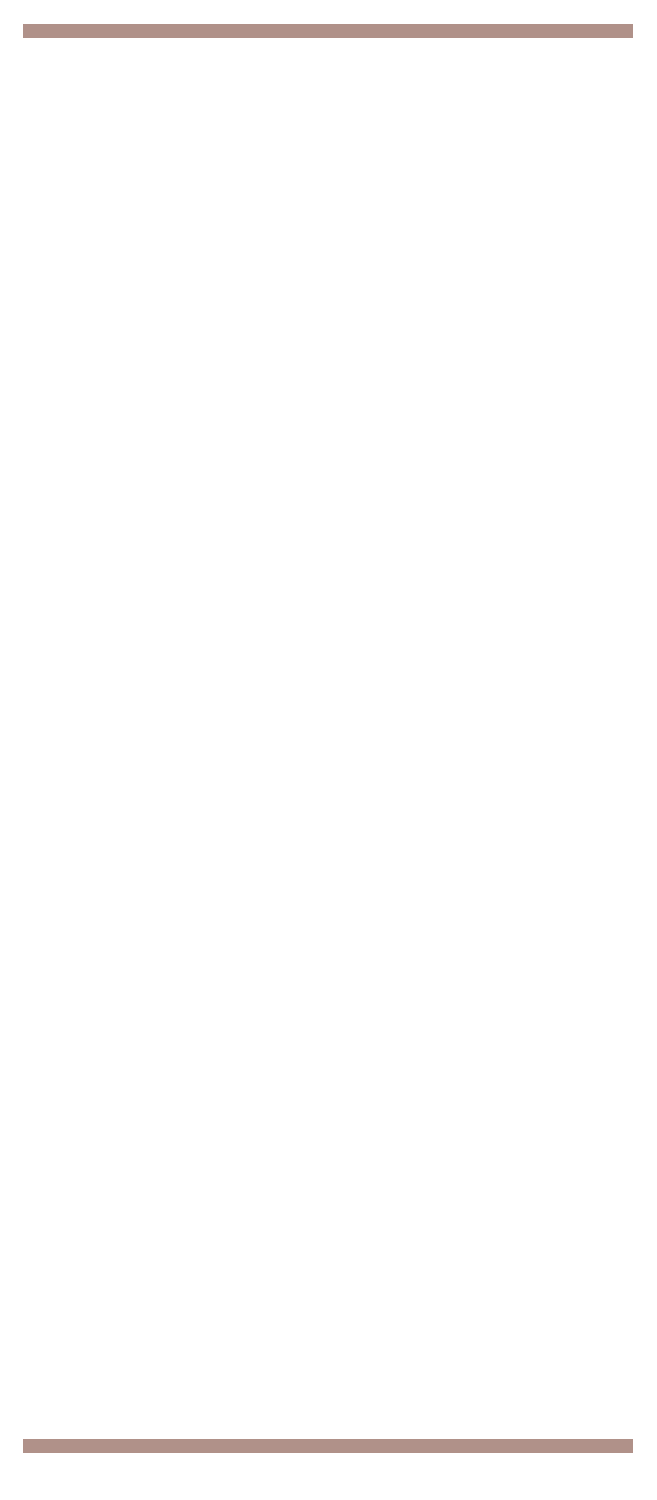# <span id="page-4-0"></span>About us

Our mission has always been to promote economic security for our nation's people. Over time, we've expanded our mission to add programs and services to support millions of Americans. Chances are, you either receive Social Security benefits yourself or know someone who does. We provide financial protection for nearly 70 million people, including samesex couples, their children, and their families. We are with you through life's journey — from birth to death, and even beyond, by helping to provide financial support for surviving dependents.

## Recognition of same-sex marriages and some non-marital legal relationships

On June 26, 2015, the U.S. Supreme Court issued a decision in Obergefell v. Hodges, holding that same-sex couples have a constitutional right to marry in all states and have their marriage recognized by other states.

We now recognize same-sex couples' marriages in all states, and some nonmarital legal relationships (such as some civil unions and domestic partnerships). This allows us to determine entitlement to Social Security benefits, Medicare, and eligibility and payment amounts for Supplemental Security Income (SSI) payments.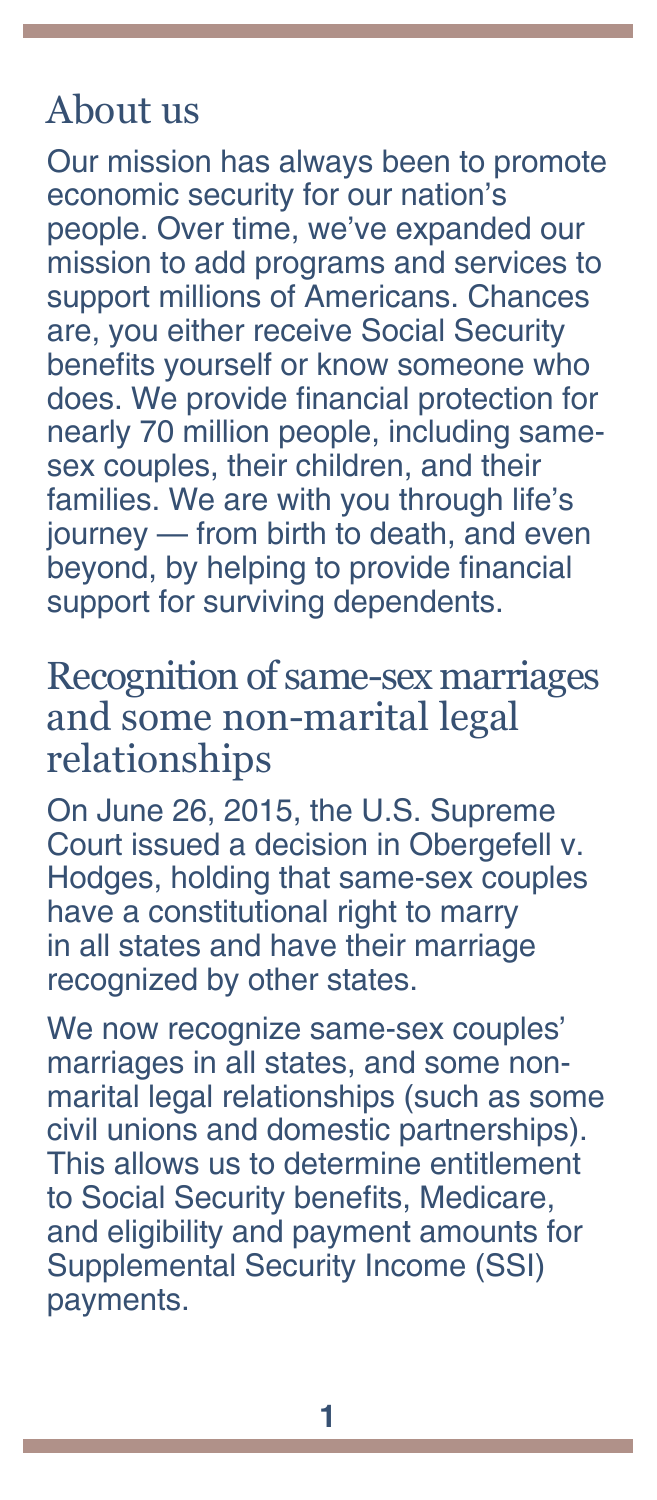<span id="page-5-0"></span>We also recognize same-sex marriages and some non-marital legal relationships established in foreign jurisdictions for purposes of determining entitlement to Social Security benefits, Medicare, and SSI.

# Why marital status is important for Social Security benefits

Marital status is important for Social Security's retirement, survivor, and disability programs. You or your spouse could be eligible for benefits or a higher benefit amount based on a marital relationship to a worker. Children or stepchildren could also be entitled to benefits based on their relationship to a worker. For some surviving spouses, divorced spouses, and adults who developed a disability during childhood, benefits could end if they marry.

#### **What you need to know about Social Security benefits**

Your Social Security taxes pay for three kinds of benefits: retirement, disability, and survivors. If you are eligible for retirement or disability benefits, other members of your family might also receive benefits. If you are married or you entered into a non-marital legal relationship, and you think you might be eligible for benefits, we encourage you to apply right away. You should apply even if you are not sure if you are eligible. Applying now will protect you against the loss of any potential benefits by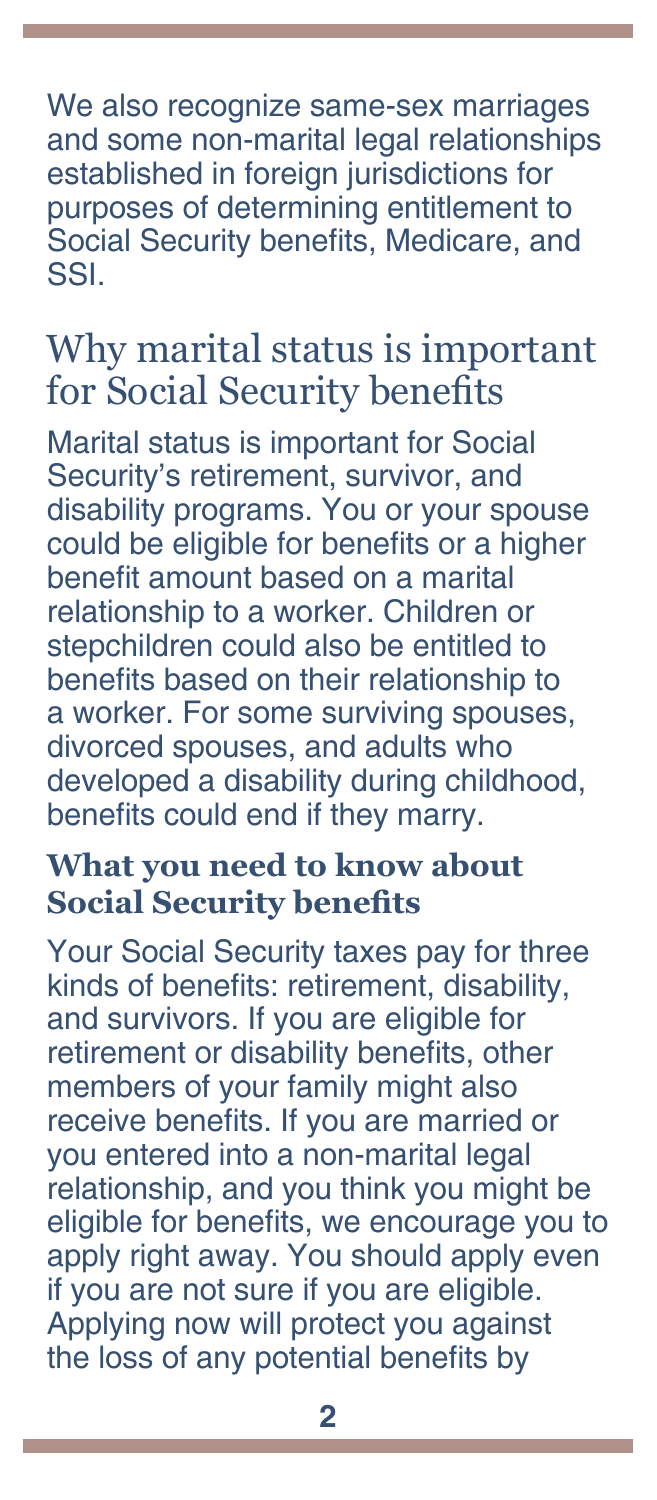<span id="page-6-0"></span>preserving your filing date. We use this date to determine when your benefits may potentially start.

You can get a quick and easy benefit estimate based on your Social Security earnings record at *[www.ssa.gov/](https://www.ssa.gov/estimator) [estimator](https://www.ssa.gov/estimator)*. You also can find out how to learn, manage, and apply for benefits at **[www.ssa.gov/benefits/retirement](https://www.ssa.gov/benefits/retirement/)**.

For more information about retirement benefits, read our publication *[Retirement](https://www.ssa.gov/pubs/EN-05-10035.pdf)*  Benefits [\(Publication No. 05-10035\)](https://www.ssa.gov/pubs/EN-05-10035.pdf).

For more information about Social Security Disability Insurance benefits, read our publication [Disability Benefits](https://www.ssa.gov/pubs/EN-05-10029.pdf) [\(Publication No. 05-10029\)](https://www.ssa.gov/pubs/EN-05-10029.pdf).

If you already receive Social Security benefits, you must tell us if you marry, enter into a non-marital legal relationship, or divorce, because your marital status may affect your entitlement to benefits. If we stop your benefits because of marriage or remarriage, we may start them again if the marriage ends. For more information, read [What You Need to Know When You](https://www.ssa.gov/pubs/EN-05-10077.pdf)  [Get Retirement or Survivors Benefits](https://www.ssa.gov/pubs/EN-05-10077.pdf)  [\(Publication No. 05-10077\)](https://www.ssa.gov/pubs/EN-05-10077.pdf).

# Social Security benefits for your family

When you start receiving Social Security retirement or disability benefits, other family members also may be entitled to benefits. For example, we can pay benefits to your spouse, unmarried minor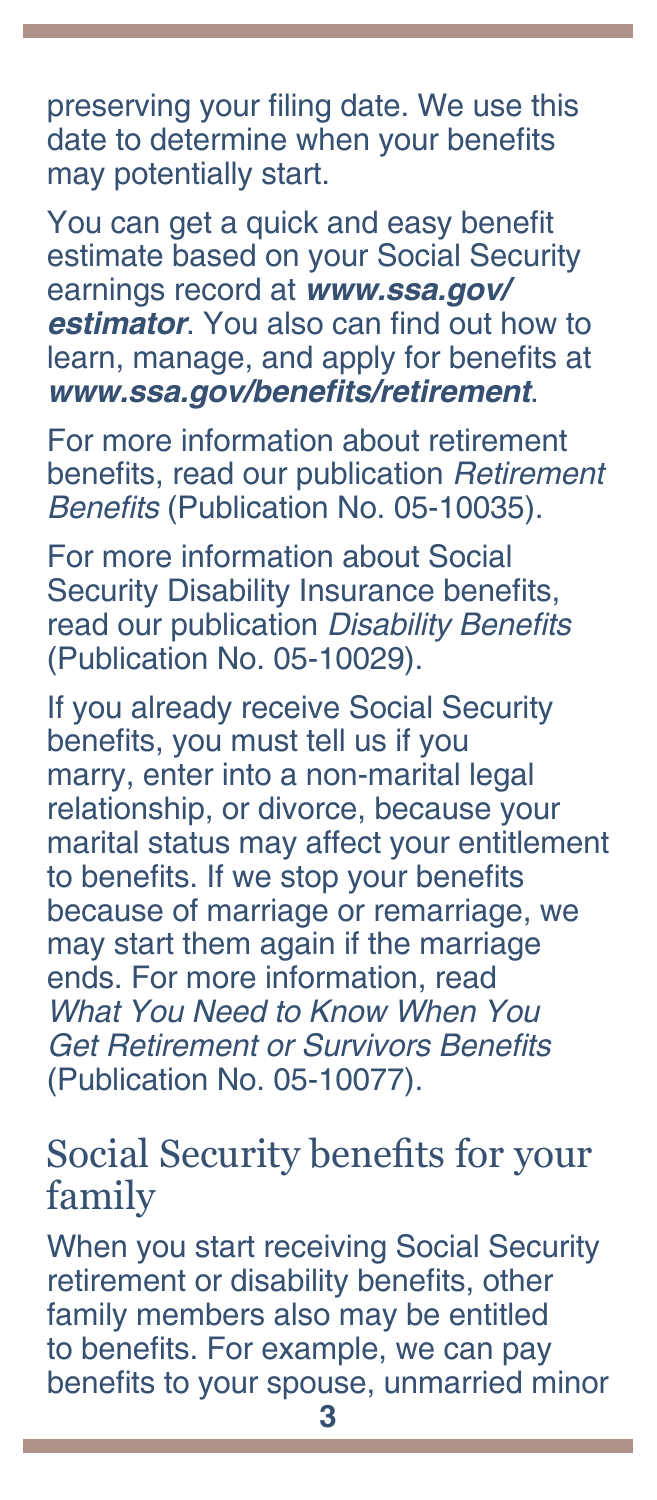<span id="page-7-0"></span>children, or children with disabilities. If you become the parent of a child (including an adopted child) after you begin receiving benefits, let us know about the child. This way we can decide if the child is eligible for benefits. For more information about benefits for your family, you can read:

- [Understanding the Benefits](https://www.ssa.gov/pubs/EN-05-10024.pdf)  [\(Publication No. 05-10024\)](https://www.ssa.gov/pubs/EN-05-10024.pdf)
- **[Benefits for Children](https://www.ssa.gov/pubs/EN-05-10085.pdf) (Publication** [No. 05-10085\)](https://www.ssa.gov/pubs/EN-05-10085.pdf)
- **[Survivors Benefits](https://www.ssa.gov/pubs/EN-05-10084.pdf) (Publication** [No. 05-10084\)](https://www.ssa.gov/pubs/EN-05-10084.pdf)

For easy-to-follow instructions for using Social Security's online benefit application, read [How to Apply Online](https://www.ssa.gov/pubs/EN-05-10523.pdf)  [for Retirement, Spouses or Medicare](https://www.ssa.gov/pubs/EN-05-10523.pdf)  Benefits [\(Publication No. 05-10523\)](https://www.ssa.gov/pubs/EN-05-10523.pdf).

# When you're ready to apply for Social Security benefits

When you are ready to apply for Social Security benefits, you can do so online at **[www.ssa.gov/applyforbenefits](https://www.ssa.gov/forms/apply-for-benefits.html)**.

# Supplemental Security Income (SSI) program

SSI is a federal program that provides monthly payments to people who have limited income and resources. SSI is for people who are 65 or older, and for those of any age, including children, who are blind or have a disability. For more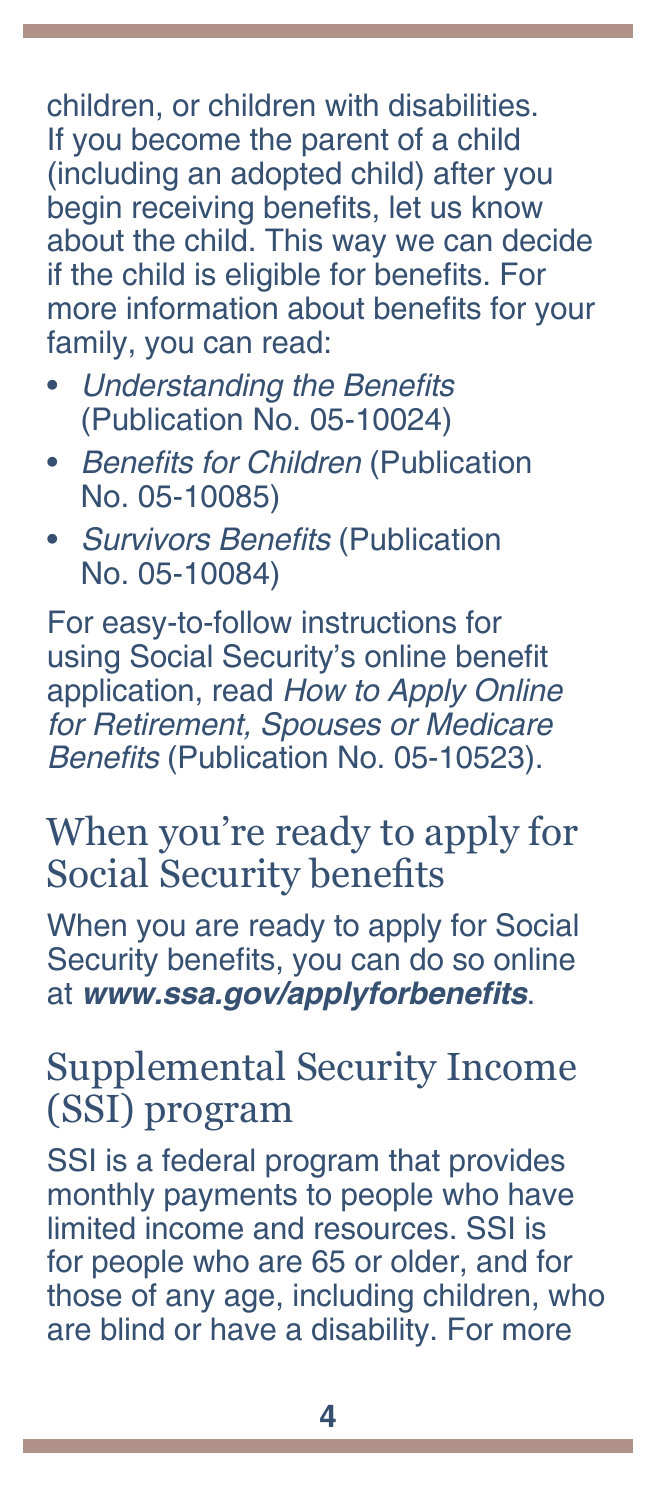information, read [You May Be Able to](https://www.ssa.gov/pubs/EN-05-11069.pdf)  [Get Supplemental Security Income \(SSI\)](https://www.ssa.gov/pubs/EN-05-11069.pdf) [\(Publication No. 05-11069\)](https://www.ssa.gov/pubs/EN-05-11069.pdf).

If you get SSI, the law requires that we look at your case from time to time to make sure that you should continue receiving SSI and are getting the right amount. We'll ask you the same kind of questions you answered when you applied for SSI. For example, we'll need information about your income, your resources, whether someone moves into or out of your household, and your bank accounts. You should report a change when it happens.

#### **SSI payments and marital status**

We consider marital status when we determine your eligibility and payment amount for SSI. Therefore, you must tell us about any marriage, separation, divorce, or death that could affect eligibility or payment amount. Your spouse's income and resources may count when we determine your eligibility and SSI payment amount. We pay a married couple where both individuals are eligible for SSI a couple's benefit amount, which is less than the amount that we pay to two individuals. If you're younger than age 18, we may consider part of your parents' income and resources in determining your eligibility and SSI payment amount.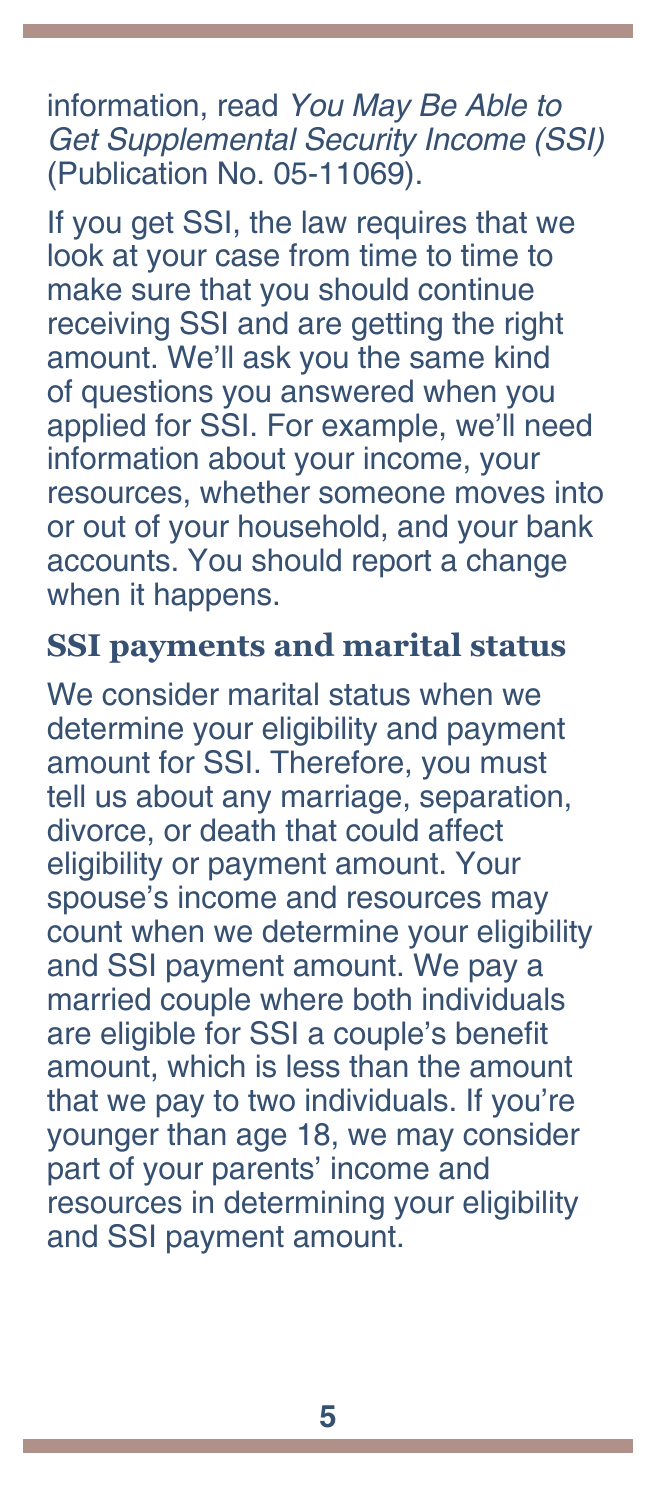#### <span id="page-9-0"></span>**If you become a parent while receiving SSI payments**

If you become the parent of a child (including an adopted child) after you begin receiving SSI payments, let us know. Changes in the number of people who live with you, including children, can affect your SSI payment. For some people, that could mean a higher SSI payment amount.

### **How and when to report changes that may affect your SSI payments**

Don't wait until we review your case to tell us about any changes. You must report a change within 10 days after the month it happens. You should report a change even if you're late. If you don't report a change, you may not receive the money you are eligible for if the change means you should receive a greater amount. Or, you may get too much money and have to pay it back. For more information, read What [You Need to Know When You Get](https://www.ssa.gov/pubs/EN-05-11011.pdf)  [Supplemental Security Income \(SSI\)](https://www.ssa.gov/pubs/EN-05-11011.pdf) [\(Publication No. 05-11011\)](https://www.ssa.gov/pubs/EN-05-11011.pdf).

# If you change your name

Whenever you change your name, be sure to report the change to us. Otherwise, your earnings may not be recorded properly and you may not receive all the benefits you are due. To report a name change, submit a completed [Application for a Social](https://www.ssa.gov/forms/ss-5.pdf)  [Security Card \(Form SS-5\)](https://www.ssa.gov/forms/ss-5.pdf) to your local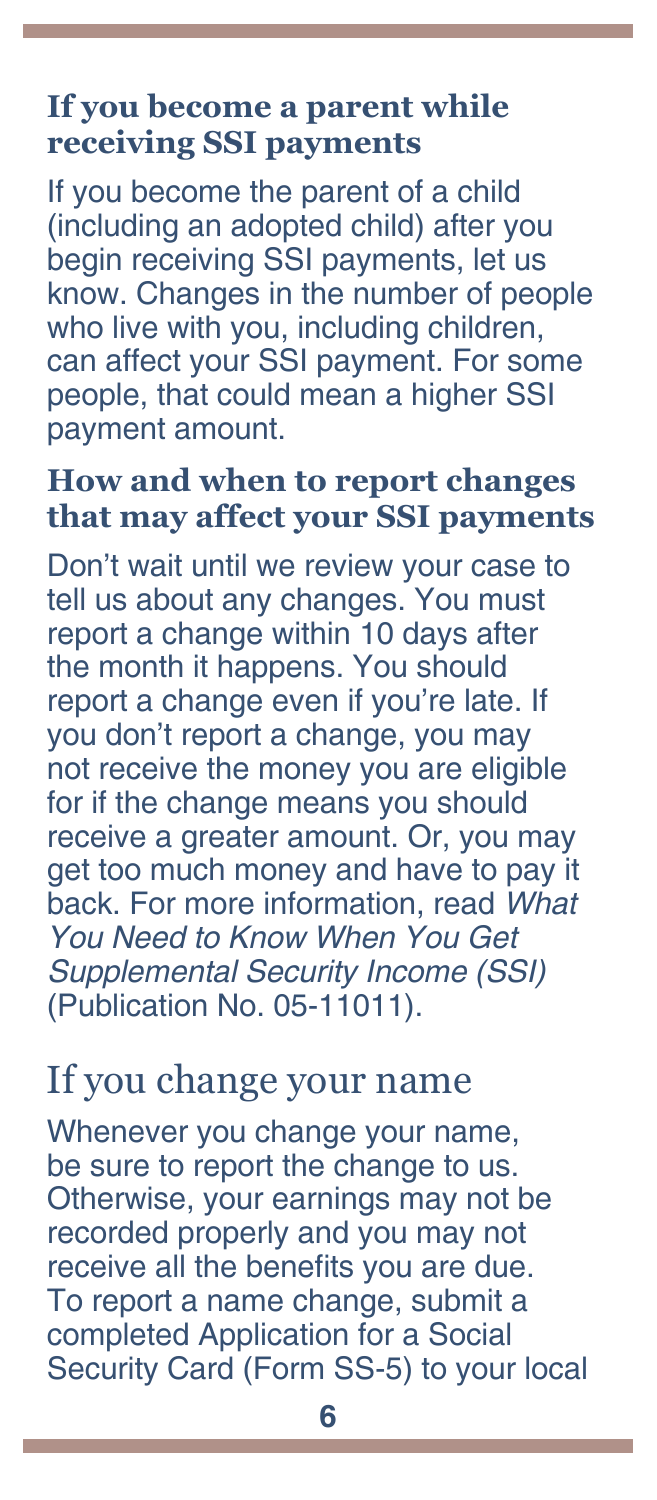<span id="page-10-0"></span>Social Security office or card center. With this, you will also submit proof of identity and proof that you legally changed your name (e.g., a marriage certificate). You can get the form online by visiting *[www.ssa.gov](https://www.ssa.gov/)*, at any Social Security office, or by calling Social Security's toll-free number, **1-800-772-1213**. For more information, read [Your Social Security Number and](https://www.ssa.gov/pubs/EN-05-10002.pdf)  Card [\(Publication No. 05-10002\)](https://www.ssa.gov/pubs/EN-05-10002.pdf).

# Social Security numbers for children

We can place both parents' names on your child's Social Security number record. You will need to provide proof that you are the legal parents of the child.

#### *All documents must be either*  **originals or copies certified by the**  *issuing agency. We can't accept photocopies or notarized copies of documents***.**

The following documents are examples of the proof we need:

- Original or amended birth certificate.
- The final adoption decree.
- Court determination of paternity (also referred to as a court order of parentage).

For more information, read Social [Security Numbers for Children](https://www.ssa.gov/pubs/EN-05-10023.pdf) [\(Publication No. 05-10023\).](https://www.ssa.gov/pubs/EN-05-10023.pdf)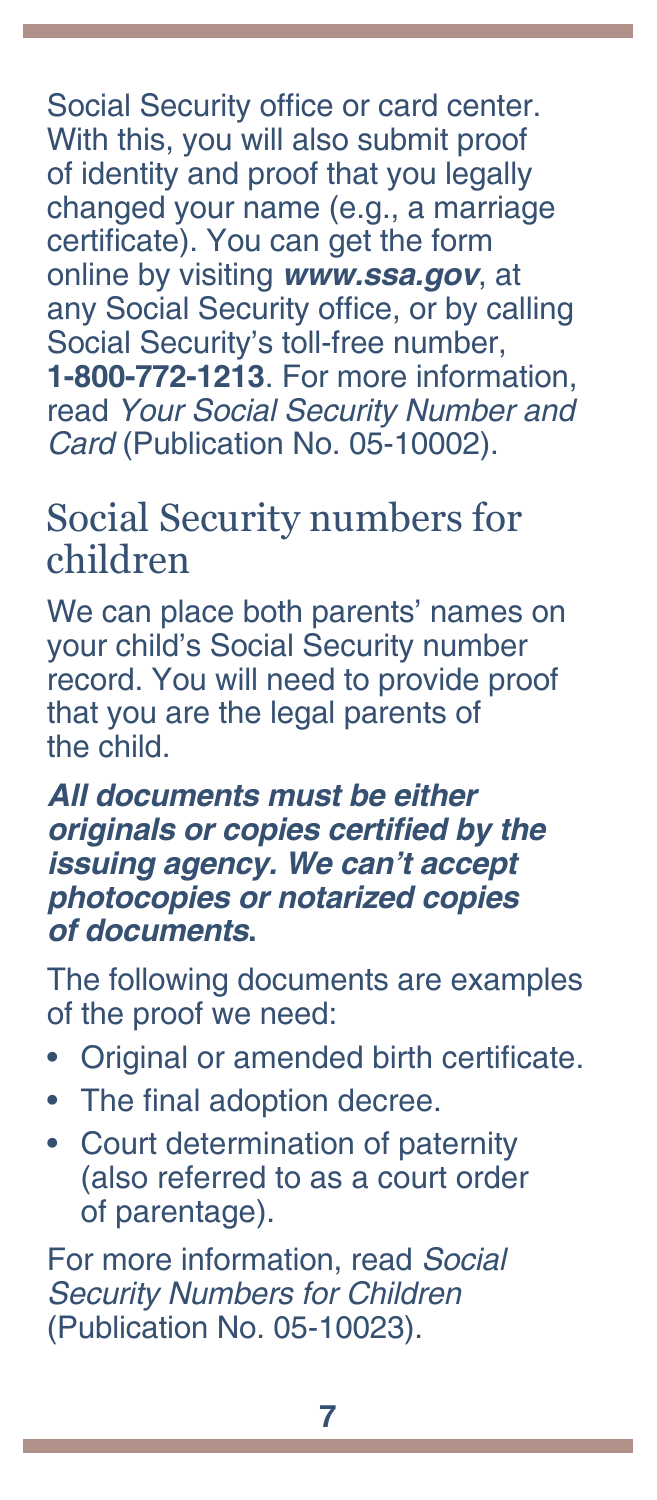# <span id="page-11-0"></span>Medicare

Medicare is our country's basic health insurance program for people age 65 or older and for many people with disabilities. The Centers for Medicare & Medicaid Services (CMS) manages Medicare. We work with CMS to determine eligibility for and enrolling people in Medicare.

You shouldn't confuse Medicare with Medicaid. State Medical Assistance (Medicaid) offices run the Medicaid program. Medicaid is a health care program for people with low income and limited resources.

Some people qualify for just one program, while others qualify for both Medicare and Medicaid.

#### **Parts of Medicare:**

- Medicare Part A (Hospital Insurance) helps pay for inpatient hospital care, skilled nursing facility care, hospice care, home health care and certain follow-up services.
- Medicare Part B (Medical Insurance) helps pay for doctors' services, outpatient hospital care, home health care, durable medical equipment and many preventive services.
- Medicare Advantage (also known as Part C) is available in many areas. People with Original Medicare (Part A and Part B) can choose to receive all their health care services through a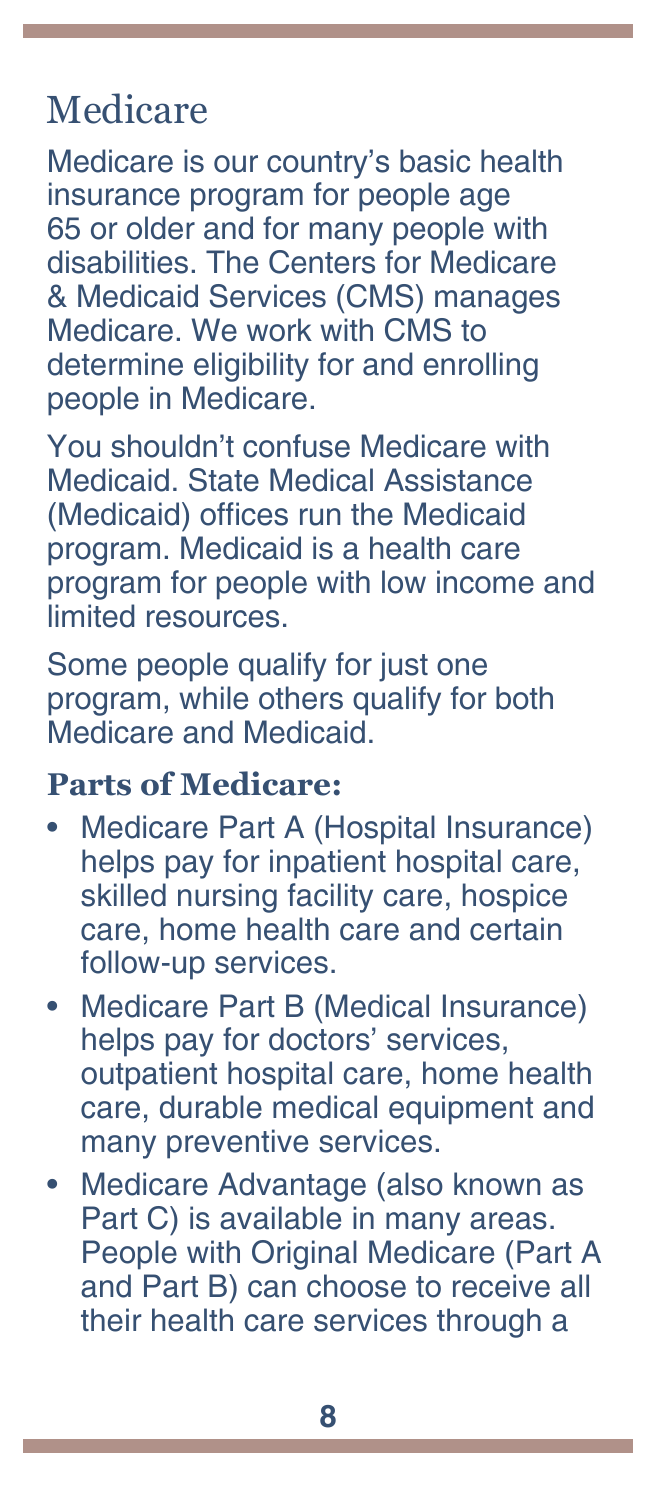private insurance company approved by Medicare to provide this coverage.

• Medicare Part D (Medicare prescription drug coverage) helps cover the cost of prescription drugs.

For more information about Medicare or how you may qualify for Extra **Help with Medicare prescription** drug costs, or if you need help with other [Medicare](https://www.ssa.gov/pubs/EN-05-10043.pdf) costs, read Medicare [\(Publication No. 05-10043\)](https://www.ssa.gov/pubs/EN-05-10043.pdf).

#### **Medicare premiums for higher-income beneficiaries**

The law may require an adjustment to your monthly Medicare Part B and Medicare Part D premiums. Higherincome beneficiaries pay higher premiums for Part B and Part D.

If you have higher income, you will pay an additional premium amount. We call the additional amount the "incomerelated monthly adjustment amount" (IRMAA). To determine if you will pay higher premiums, we use the most recent Federal tax return the Internal Revenue Service (IRS) provides to us. That means we will generally use your IRS-reported income for the tax year two years before the effective year of the IRMAA. If you must pay higher premiums, we will send you a letter with your premium amount(s) and the reason for our determination.

If you amended your tax return and changed the income we use to determine the IRMAA, let us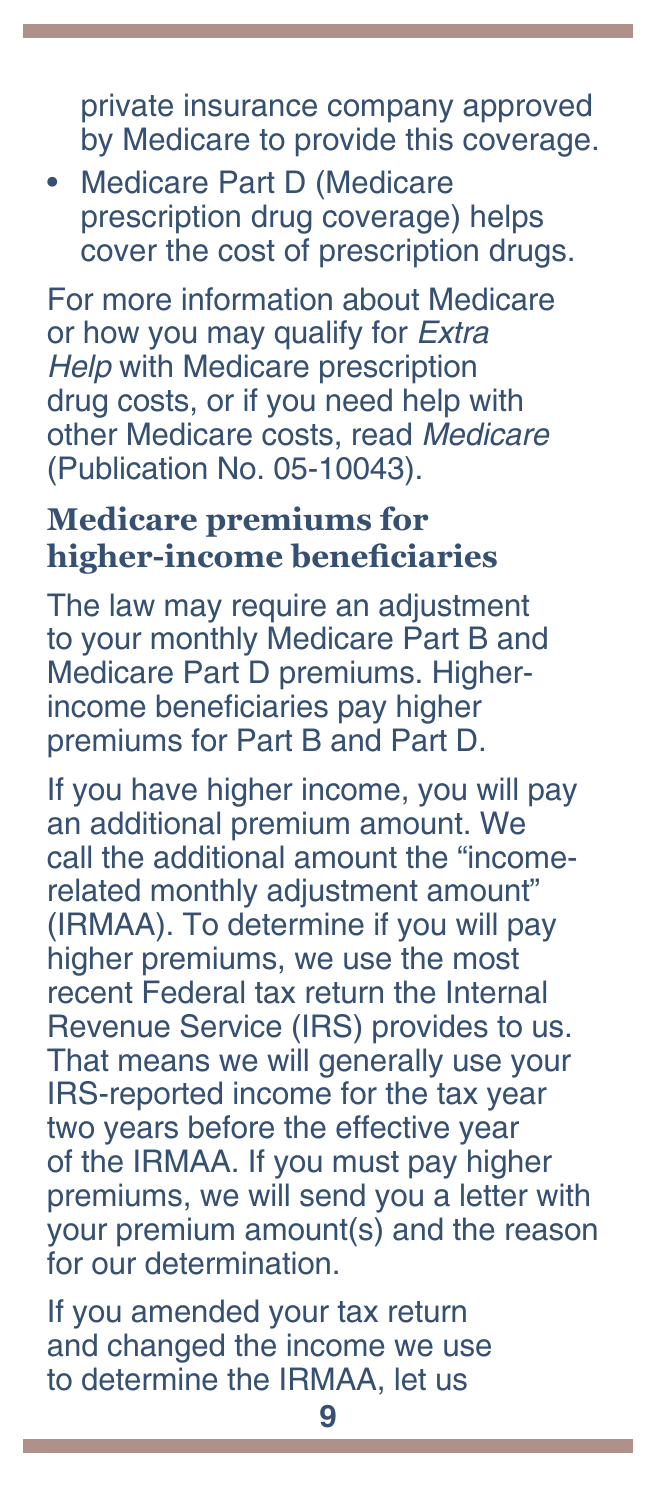<span id="page-13-0"></span>know. We need to see a copy of the amended tax return you filed and your acknowledgment receipt from the IRS. We will update our records with the information you provide, and correct or remove your IRMAA, as appropriate. If your income has gone down, and the change makes a difference in the income level we consider, contact us as soon as possible and let us know that you have new information and may need a new decision about your IRMAA. For more information, visit **[www.ssa.gov/benefits/medicare/](https://www.ssa.gov/benefits/medicare/medicare-premiums.html)** *[medicare-premiums](https://www.ssa.gov/benefits/medicare/medicare-premiums.html)*.

# Contacting Social Security

There are several ways to contact us, such as online, by phone, and in person. We're here to answer your questions and to serve you. For more than 85 years, Social Security has helped secure today and tomorrow by providing benefits and financial protection for millions of people throughout their life's journey.

### **Visit our website**

The most convenient way to conduct Social Security business from anywhere is online at *[www.ssa.gov](https://www.ssa.gov/)*. You can accomplish a lot:

- Apply for [Extra Help with Medicare](https://www.ssa.gov/i1020/)  [prescription drug plan costs.](https://www.ssa.gov/i1020/)
- Apply for most types of [benefits](https://www.ssa.gov/applyforbenefits).
- Find copies of our [publications](https://www.ssa.gov/pubs/).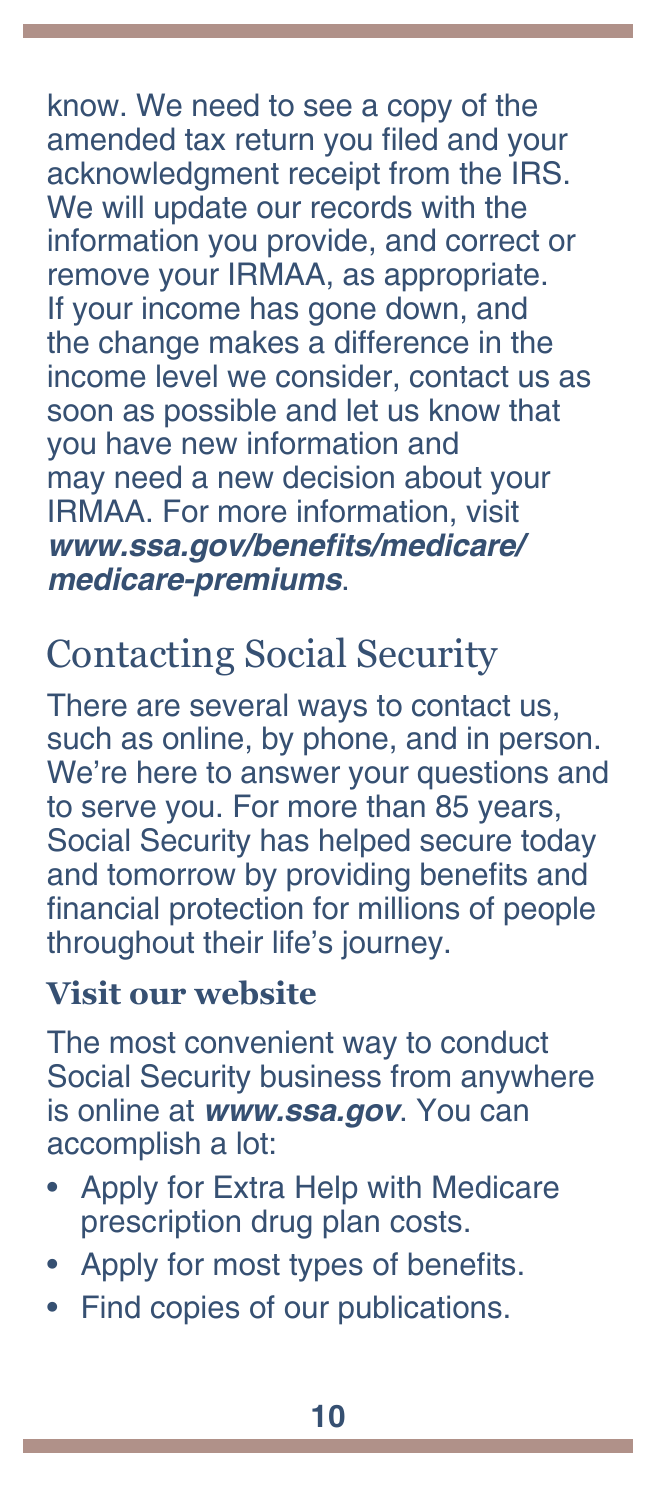• Get answers to [frequently asked](https://faq.ssa.gov/)  [questions](https://faq.ssa.gov/).

When you create a personal *my* Social Security account, you can do even more.

- Review your Social Security [Statement](https://www.ssa.gov/myaccount/statement.html).
- Verify [your earnings.](https://faq.ssa.gov/en-us/Topic/article/KA-01741)
- Get estimates of future benefits.
- Print a [benefit verification letter](https://www.ssa.gov/myaccount/proof-of-benefits.html).
- Change your [direct deposit](https://www.ssa.gov/myaccount/direct-deposit.html) information.
- Request a [replacement Medicare card](https://faq.ssa.gov/en-us/Topic/article/KA-01735).
- Get a [replacement SSA-1099/1042S.](https://www.ssa.gov/myaccount/replacement-SSA-1099.html)
- Request a [replacement Social](https://www.ssa.gov/myaccount/replacement-card.html)  [Security card,](https://www.ssa.gov/myaccount/replacement-card.html) if you have no changes and your state participates.

#### **Call us**

If you don't have access to the internet, we offer many automated services by telephone, 24 hours a day, 7 days a week. Call us toll-free at **1-800-772-1213**  or at our TTY number, **1-800-325-0778**, if you're deaf or hard of hearing.

A member of our staff can answer your call from 7 a.m. to 7 p.m., Monday through Friday, if you need to speak with someone. We ask for your patience during busy periods since you may experience a high rate of busy signals and longer hold times to speak to us. We look forward to serving you.